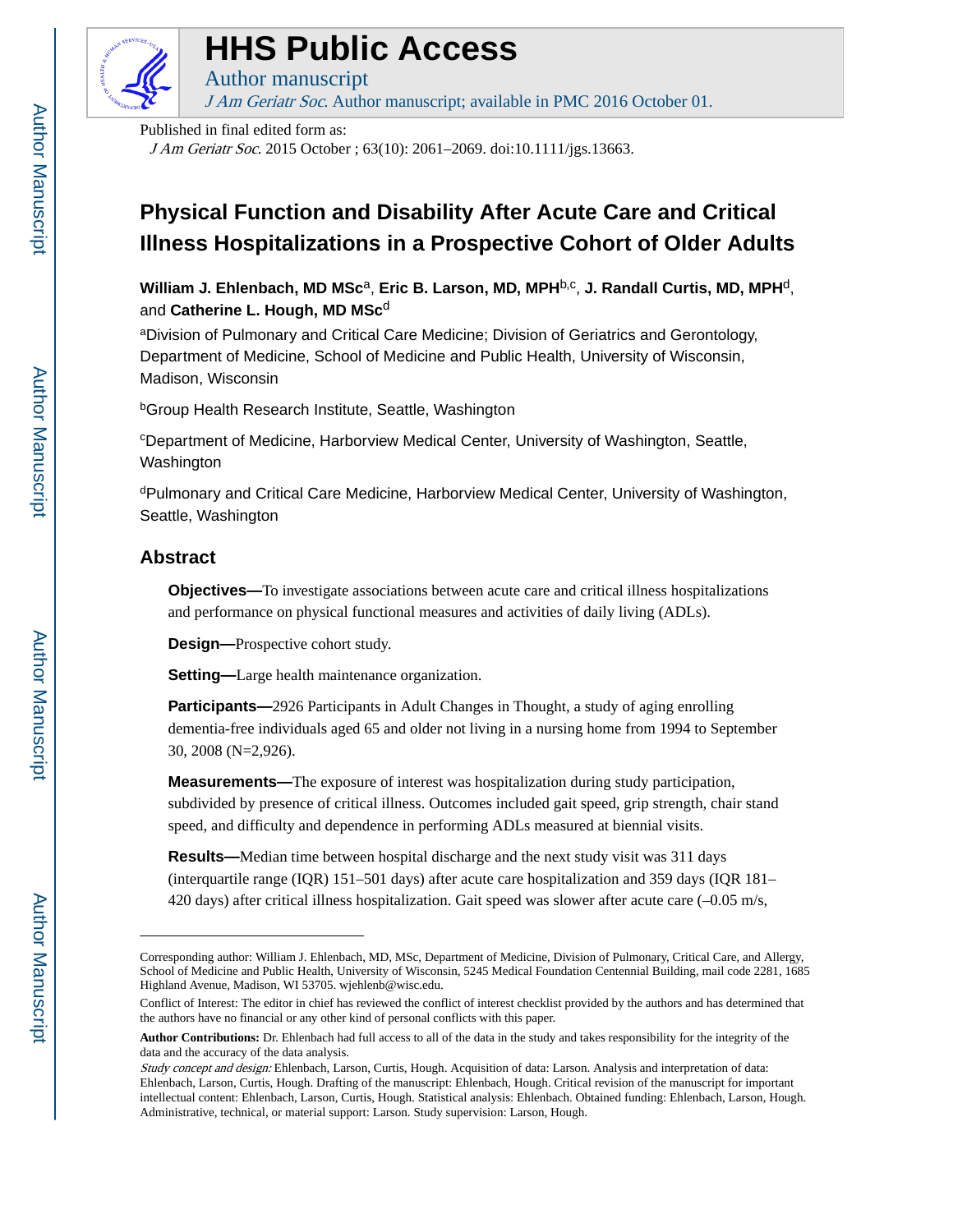95% confidence interval (CI)= $0.01-0.04$  m/s slower, P< .001) and critical illness  $(-0.16$  m/s, 95% CI=–0.22 to –0.10, P< .001). Grip was weaker after acute care hospitalization (–0.8 kg, 95% CI=– 1.0 to –0.6, P<.001) but not significantly different after critical illness hospitalization. Chair-stand speed was slower after acute care hospitalization  $(-0.04 \text{ stands/s}, 95\% \text{ CVI} = -0.05 \text{ to } -0.04, \text{ P} < .$ 001) and critical illness hospitalization  $(-0.09, 95\%$  CI= $-0.15$  to  $-0.03$ , P=.003). The odds of difficulty with (odds ratio (OR)=1.4, 95% CI=1.2–1.6, P<.001) or dependence in (OR=2.0, 95%  $CI=1.2-3.2$ ,  $P=.006$ ) one or more ADLs was higher after acute care hospitalization, as were the odds of difficulty with (OR=1.9, 95% CI=1.1–3.6, P=.03) or dependence in (OR=7.9, 95% CI=2.5–25.7, P=.001) one or more ADLs after critical illness.

**Conclusion—**In older adults, hospitalization, especially for critical illness, was associated with clinically relevant decline in gait and chair stand speed and strongly associated with difficulty with and dependence in ADLs.

### **Keywords**

activities of daily living; critical illness; disability; long-term outcomes; gait speed

# **INTRODUCTION**

Hospitalized older adults frequently experience declines in physical function during and after hospitalization, and several studies have demonstrated persistence of dysfunction as long as 12 months after discharge. $1-7$  Some longitudinal studies have included prehospitalization data, strengthening the evidence that illnesses and injuries leading to hospitalization can cause disability in older adults.<sup>8, 9</sup> Prospective cohort studies demonstrate that survivors of critical illness frequently experience persistently abnormal health-related quality of life, a high burden of psychological symptoms, and impairments in cognitive and physical function, but few of these studies have been able to account for baseline or premorbid health status.<sup>10–14</sup> One study that used longitudinal data discovered that older adults hospitalized with severe sepsis were at greater risk of new and persistent activity of daily living (ADL) disability, but performance-based physical function measures were not available to provide insights into the mechanisms of disability in these individuals.13 It is also not known to what degree severity of acute illness contributes to posthospitalization functional impairment or whether critical illness conveys additional risk of functional impairment beyond acute care hospitalization. Furthermore, inability to account for premorbid functional level creates the risk that some of the observed associations may be spurious.15 Better understanding of those at risk of functional impairment, and the nature of the impairments that develop, might allow for better design of interventional studies aimed at improving functional outcomes, which have thus far yielded largely disappointing results.<sup>16–18</sup> A prospective, community-based longitudinal cohort study of aging was used to investigate the association between hospitalizations for acute care and for critical illness and performance on specific physical function measures and ability to perform ADL.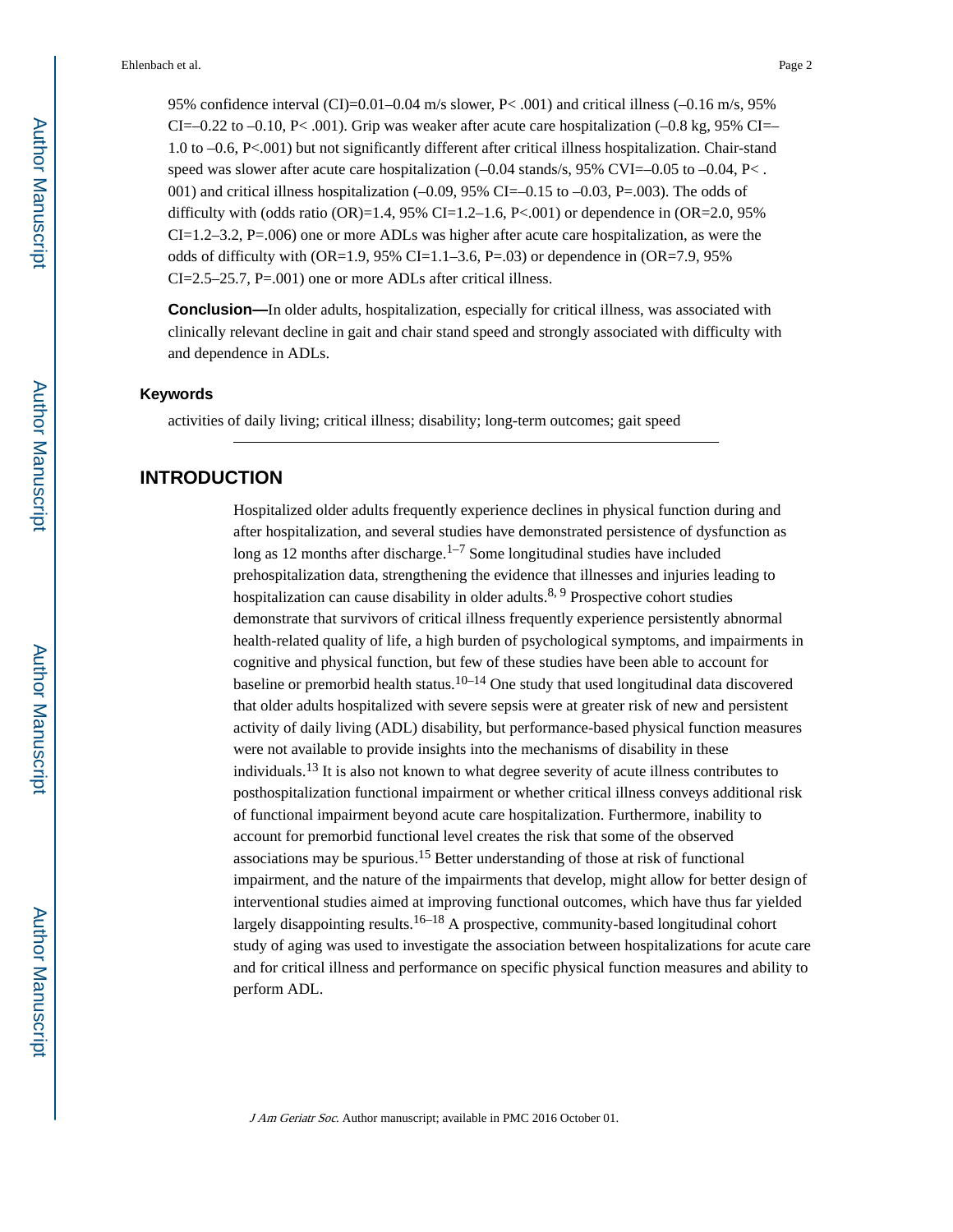# **METHODS**

Data from the Adult Changes in Thought (ACT) study, an ongoing prospective, populationbased, longitudinal study of aging and dementia, were analyzed. The details of this study have been described elsewhere.<sup>19, 20</sup> The ACT study population was created from a random sample of individuals aged 65 and older without dementia residing in the Seattle area, not living in a nursing home at baseline, and belonging to the Group Health Cooperative, a consumer-governed health maintenance organization (HMO). Participants were interviewed using structured questionnaires to obtain data on demographic characteristics, medical history, memory, and general functioning, such as ADL,. Participants also received a screen for cognitive function, the Cognitive Abilities Screening Instrument  $(CASI)^{21}$ , and were evaluated using performance-based measures of physical function, including dominant-hand grip strength, a timed 10-foot walk test, and a timed chair stand test, at study visits occurring every 2 years. The original cohort was enrolled between 1994 and 1996, with 2,581 of 5,422 eligible individuals agreeing to participate.<sup>19</sup> Between 2000 and 2002, an expansion cohort was recruited, adding 811 individuals. In recent years a continuous enrollment strategy has been used, with the goal of keeping the number of alive and at-risk individuals in the cohort at approximately 2,000; study visits through September 30, 2008, were included in the present study. Each study participant was evaluated approximately once every 2 years. The ACT study has an excellent index of completeness of follow-up <sup>22</sup> of greater than 95%. Participants with two or more study visits during which a valid cognitive screening score was obtained were eligible to be included in the present study.

#### **Measures of Physical Function and Functional Disability**

At biennial visits, subjects were evaluated using several tests of physical function: dominanthand grip strength (kg), measured three times and averaged; time to walk 10 feet at usual pace, performed twice and averaged; and total time to stand five times from a chair successfully. Subjects were also queried regarding their ability to perform  $ADLs<sup>23</sup>$ , specifically, ambulating, bathing, transferring, dressing, feeding, and toileting. For each activity, subjects were asked whether they had no difficulty performing the task, could perform the task but did not do so, had some difficulty performing the task, had a lot of difficulty performing the task, or were unable to perform the task. For these analyses, responses were recategorized on a scale from 0 to 3 (able to do without difficulty, able to do with some difficulty, able to do with a lot of difficulty, unable to perform). An ADL composite score was also created by summing these scores for each of the six ADLs, generating a score from 0 to 18, with higher scores indicating more difficulty with or dependence in ADLs.

#### **Exposure Definitions**

Associations between hospitalizations that did not include a critical illness (acute care hospitalizations) and critical illness hospitalizations and the outcomes of interest were investigated. The present study linked data from this ongoing prospective cohort study with claims data from hospitalizations of study participants that were submitted to the HMO to which all study participants belonged. Diagnosis and procedure codes from all hospitalizations occurring during study participation were examined. Hospitalizations were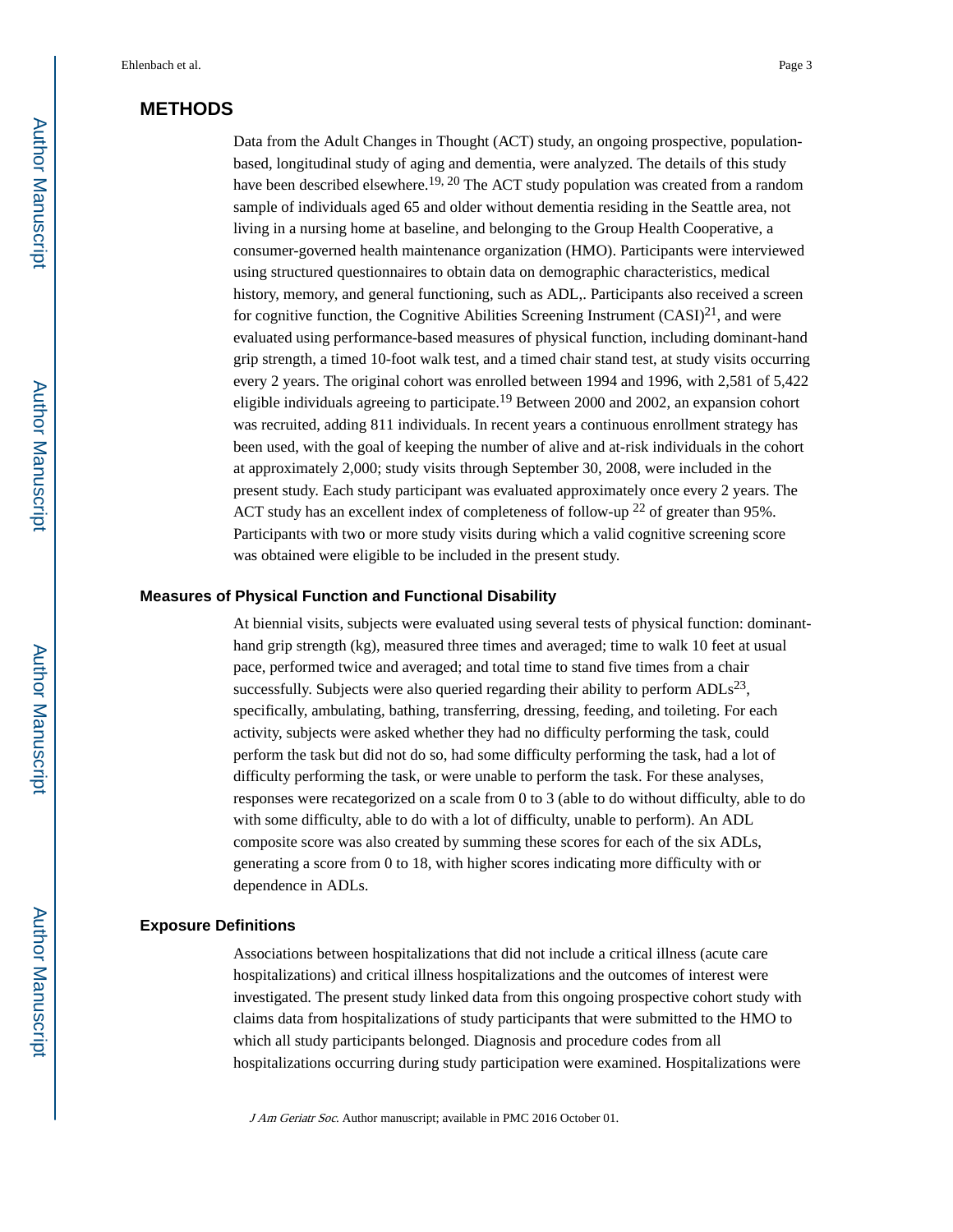identified as including critical illness by the presence of any one of a list of critical illness diagnosis and procedure codes from the International Classification of Diseases, Ninth Revision (On-line Appendix 1, Table 1). Acute care and critical illness hospitalizations were each coded using an indicator variable that changed after the relevant exposure such that visits before such a hospitalization were considered unexposed, and all visits after were considered exposed. In this way, exposures to acute care and critical illness hospitalizations were each considered in a time-dependent fashion, and individuals could contribute data from multiple study visits before and multiple study visits after hospitalization. Individuals who received one or more diagnosis codes for primary brain injury or any fractures during any hospitalization (On-line Appendix 1, Table 2) were censored at the time such a hospitalization occurred to reduce the risk of confounding any association between hospitalization and physical dysfunction.

#### **Statistical Analysis**

Baseline differences between groups categorized according to future hospitalization status were evaluated using Pearson chi-square for binary variables, Fisher exact test for binary variables with any cell size of 10 or less, and analysis of variance for continuous variables. To assess the association between acute care or critical illness hospitalizations and physical function, multiple linear regression models were developed using population-averaged generalized estimating equations (GEEs).<sup>24</sup> Separate models were created for grip strength, timed walk, and timed chair stands. An exchangeable correlation matrix was specified, and the robust standard error (Huber-White sandwich) estimator was used to allow for valid inference even if the working correlation matrix was incorrectly specified.25 The outcome variable for these models was the physical functional measure at follow-up study visits. The following variables were added to the models a priori based upon known associations between these predictors and physical function: age at study visit, sex, cognitive impairment (CASI score < 90), the relevant baseline physical performance measurement value, time since baseline visit, a positive depression screen (Center for Epidemiologic Studies Depression Scale score  $10^{26}$ , and the burden of comorbid illness (using RxRisk<sup>27</sup>, a validated risk adjustment score developed at Group Health Cooperative using automated ambulatory pharmacy data) at baseline. Regression analyses were performed using complete case analysis.

To reduce the bias from potential differential missingness, time to perform the 10-foot walk was transformed into gait speed (m/s) (0.3048 m/10 feet /walk time in seconds); individuals unable to perform the test at a given study visit were given a value of 0 for that visit. Similarly, the time to perform five chair stands was transformed into chair stands/second; individuals unable to perform the test at a given study visit were given a value of 0 for that visit.

The association between hospitalization status and inability to perform each physical functional measure was explored using logistic regression with GEEs, adjusting for age at study visit, sex, CASI score, the relevant baseline physical performance measurement value, time since baseline visit, the RxRisk adjustment score at baseline, and the presence of depression.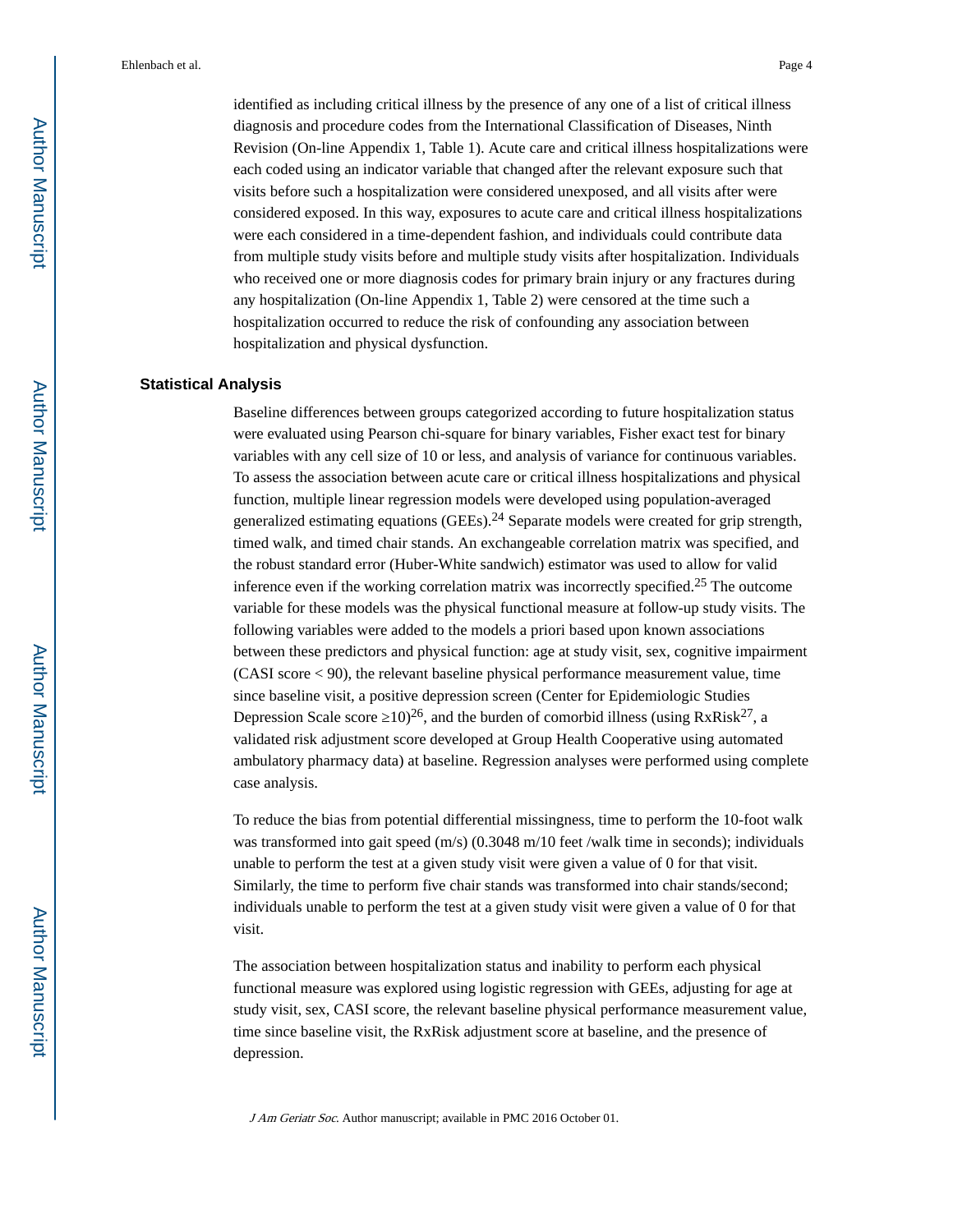Associations between acute care and critical illness hospitalizations and incident disability as measured according to ADLs were assessed for using logistic regression with GEEs. Separate models were created to evaluate for associations with difficulty with and dependence in one or more ADLs. Models were adjusted for sex, possible cognitive impairment (CASI<90), age at study visit, baseline ADL composite score, presence of coronary artery disease at baseline, presence of cerebrovascular disease at baseline, RxRisk score at baseline, time since baseline visit, and presence of depression.

To further explore the association between critical illness and decline in physical performance measures and functional independence, additional analyses were performed restricted to individuals experiencing a critical illness hospitalization during study participation using linear regression models with GEEs for each outcome including only a variable for time since study entry and an indicator of when the critical illness hospitalization occurred. In these analyses, each subject served as his or her own control.

All regression models were created using complete-case analyses, in that observations with missing values for any of the covariates in the model were excluded.

Statistical analyses were performed using Stata 13.1 (Stata Corp., College Station, TX). All reported p-values were two-sided, and results were considered statistically significant at the p<.05 level. The institutional review board of Group Health Cooperative approved the parent study and this substudy. All study participants provided written consent to ACT study participation at parent study enrollment.

# **RESULTS**

Data were analyzed for 2,926 participants in the ACT study. Forty-four ACT subjects identified with one or more critical illness hospitalizations experienced a total of 49 critical illness hospitalizations and 98 acute care hospitalizations between their first and last study visits. The most common primary diagnoses for the critical illness hospitalizations were cardiac diagnoses, including myocardial infarction and congestive heart failure, present in 41% of those hospitalizations; respiratory diagnoses, including pneumonia and respiratory failure, in 27%; and nonpneumonia sepsis, in 18%. Subjects received invasive mechanical ventilation in 19 (39%) of these hospitalizations. One thousand three hundred forty subjects identified with one or more acute care hospitalization without any critical illness hospitalizations experienced 2,344 hospitalizations during study participation. One thousand five hundred forty-two subjects who were never hospitalized during study participation were identified. At the baseline study visit, subjects with one or more hospitalizations for critical illness during subsequent study participation were significantly more likely than those without any hospitalizations to be white, to have not graduated from high school, to have more ADL difficulties and poorer physical performance, to a have comorbid illness, and to be less likely to report regular exercise (Table 1). Baseline grip strength was similar across groups and similar to age- and sex-stratified normative values.<sup>28, 29</sup> There were few missing values for grip strength and timed walk at the baseline visit, but timed chair stands were missing from the baseline visit for 7.5% of the never hospitalized group, 11.3% of those experiencing acute care hospitalization but never hospitalized for critical illness, and 20% of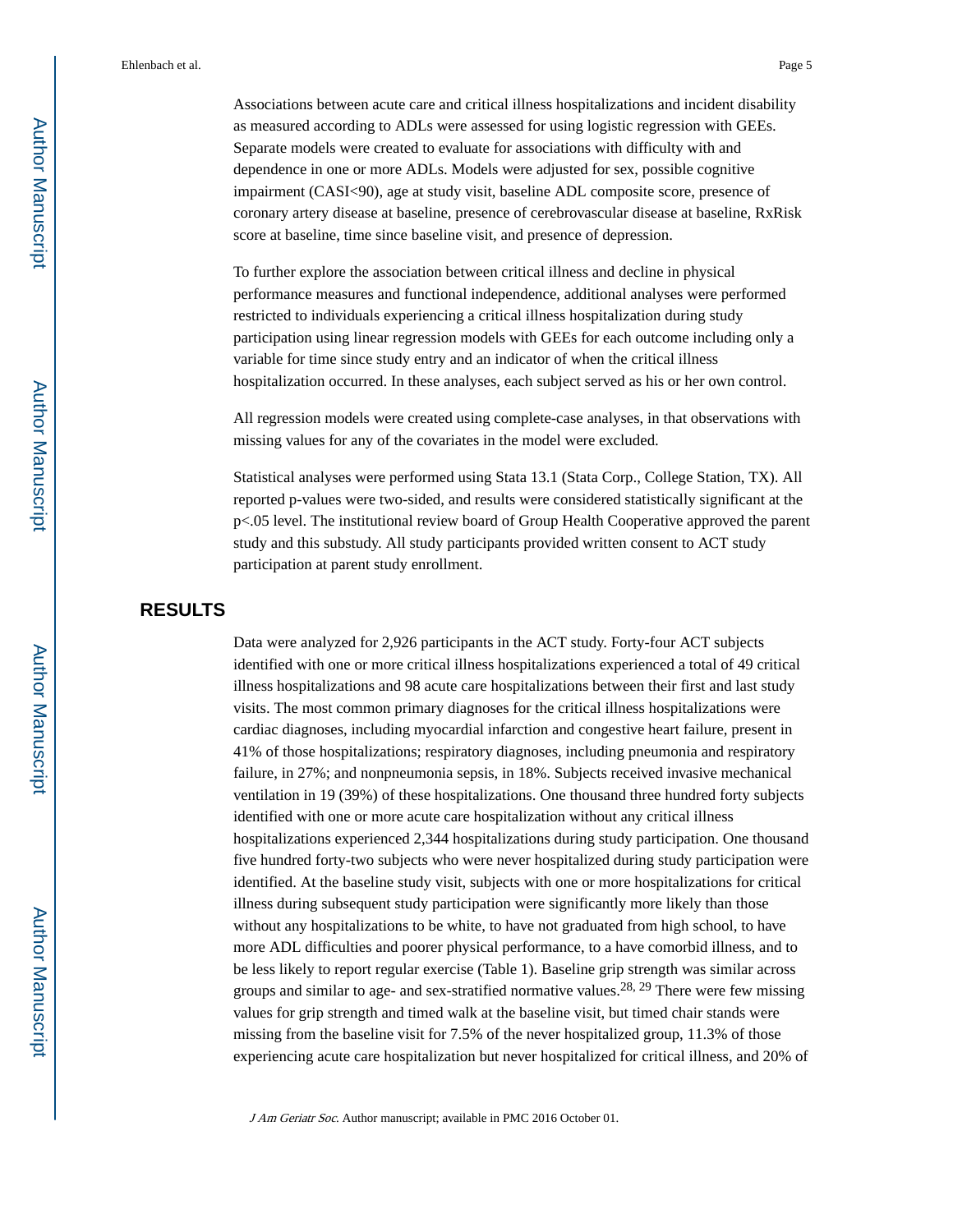those being hospitalized for critical illness. Only individuals with nonmissing values for each functional measure of interest at baseline were included in analyses for that measure. Median time between hospital discharge and the next study visit was 311 days (interquartile range (IQR) 151–501 days) for those experiencing one or more acute care hospitalizations and 359 days (interquartile range 181–420 days) for those experiencing one or more critical illness hospitalizations.

The adjusted time required to walk 10 feet was 0.4 seconds longer at visits after an acute care hospitalization (95% confidence interval (CI)=0.2–0.5, p<.001) and 1.1 seconds longer at visits after a critical illness hospitalization  $(95\%$  CI=0.5–1.6, p<.001) (Table 2) than at visits not after a hospitalization. By comparison, the average yearly increase in the time it took to walk 10 feet in the whole cohort was only 0.06 seconds per year. Not only was the adjusted walk time longer in each hospitalization group than at visits not after hospitalization, the 0.7-second greater decline in adjusted walk time at follow-up visits after a critical illness hospitalization was statistically significantly different from that after an acute care hospitalization  $(p=01)$ . Hospitalization status was strongly associated with inability to perform the timed walk test at follow-up study visits. After adjustment for prehospitalization performance and other confounders, the odds of being unable to perform the timed walk was more than four times as high after acute care (OR=4.3, 95% CI=2.4–7.8, p<.001) and 10 times as high after critical illness (OR=10.1, 95% CI=2.7–38.1, p=.001) hospitalizations as at visits not after any hospitalization (Table 3). Therefore, data were reanalyzed, with a value of 0 assigned for gait speed (1/walk time) for individuals for whom study staff indicated inability to perform the timed walk at follow-up visits. Adjusted gait speed was found to be significantly slower after acute care (0.05 m/s slower, 95% CI=0.01– 0.04 m/s slower, p $<$  0.01) and critical illness (0.16 m/s slower, 95% CI=0.10–0.22 m/s slower,  $p < .001$ ) hospitalizations (Figure 1) than at visits not after hospitalization. This 0.11m/s difference in adjusted gait speed at follow-up visits between the two hospitalization groups was statistically significant (p<.001).

Adjusted dominant-hand grip strength was significantly weaker at visits after acute care (0.8 kg weaker, 95% CI=–1.0 to –0.5, p<.001) and critical illness (1.2 kg weaker, 95% CI=–2.5 to  $-0.2$ , p=.047) hospitalizations than at visits not after any hospitalization; the difference between the two hospitalization groups was not significant  $(p=.44)$ . Adjusted performance on the timed chair stands was worse at visits after acute care hospitalization than at visits not after hospitalization (0.7 seconds longer,  $95\%$  CI=0.4–0.9, p<.001) but not significantly different at visits after critical illness hospitalization and visits not after hospitalization. As with the timed walk, hospitalization status was strongly associated with inability to perform the timed chair-stand test. The adjusted odds of being unable to perform timed chair stands was more than two times as high at visits after acute care hospitalizations (OR=2.1, 95%)  $CI=1.8-2.5$ ,  $p<.001$ ) and more than three times as high at visits after critical illness (OR=3.3, 95% CI=1.7–6.3,  $p<0.001$ ) as at visits not after hospitalization. Therefore, data were reanalyzed with a value of 0 assigned for chair stand speed (1/chair-stand time) to individuals for whom study staff indicated inability to perform the timed chair-stand test at follow-up visits. In this analysis, the adjusted speed with which the timed chair-speed test was performed was significantly slower at study visits after acute care (0.04 chair-stands/s slower, 95% CI=–0.05 to –0.04,  $p<sub>0</sub>$ , 001) and critical illness (0.09 chair-stands/s slower, 95%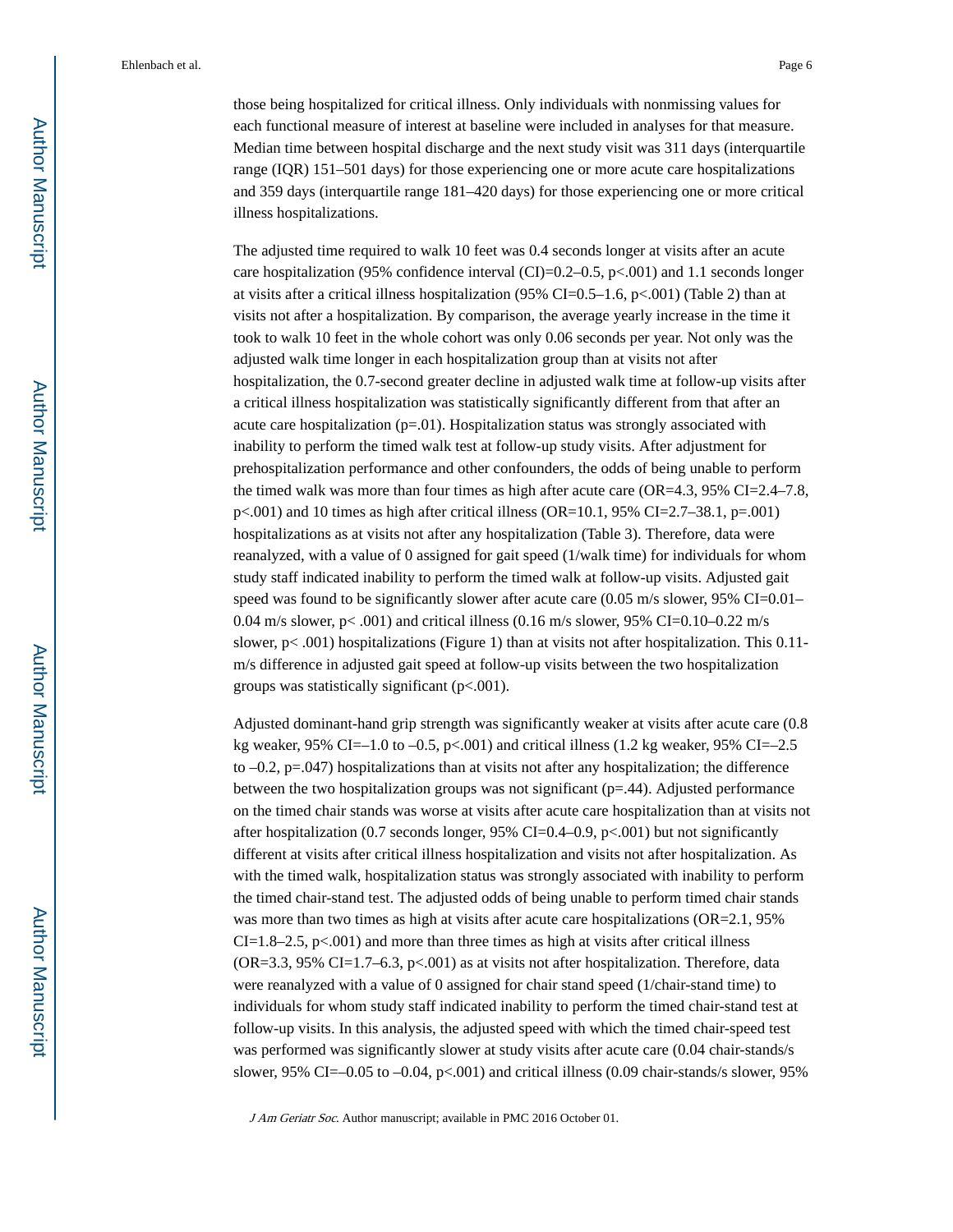$CI = -0.15$  to  $-0.03$ ,  $p = .003$ ) hospitalizations than at visits not after any hospitalization (Figure 1); the difference between the two hospitalization groups was not statistically significant.

Subjects reported significant declines in functional independence after acute care and critical illness hospitalizations. At their final study visit before a critical illness hospitalization, none of the 44 subjects reported dependence in any ADLs. In the first study visit after a critical illness hospitalization, five of these subjects reported dependence in one or more ADLs, and none of these five had been diagnosed with dementia. The adjusted odds of reporting difficulty with one or more ADLs was 40% higher at visits after an acute care hospitalization  $(OR=1.4, 95\% CI=1.2-1.6, p<.001)$  and nearly twice as high at visits after a critical illness hospitalization (OR=1.9, 95% CI=1.1–3.6, p=.03); this difference between the two hospitalization groups was not statistically significant (Figure 2). The adjusted odds of dependence in one or more ADLs were twice as high after acute care hospitalization  $(OR=2.0, 95\% CI=1.2-3.2, p=.006)$  and nearly eight times as high after a critical illness hospitalization (OR=7.9, 95% CI=2.5–25.7, p=.001). The difference in the odds of dependence in one or more ADLs between these two hospitalization groups was highly statistically significant (p=.001).

In models restricted to those experiencing one or more critical illness hospitalizations and accounting for expected decline over time, the occurrence of that critical illness hospitalization was associated with a decline of 0.11 chair stands/s (95% CI=0.18–0.03 slower, p=.004), a decline in gait speed of  $0.12 \text{ m/s}$  (95% CI=0.21–0.03 m/s slower, p=.01), and an increase in ADL composite score of 1.4 points (95% CI=0.20–2.54, p=.023) at subsequent study visits.

# **DISCUSSION**

This study found associations between critical illness and acute care hospitalizations and subsequent decline in physical function and functional independence measured a median of 311 days after acute care hospitalizations and 359 days after critical illness hospitalizations. These associations are statistically and clinically significant and provide strong evidence of the burdens of critical illness survivorship that many older adults experience. In this population-based cohort, subjects who eventually experienced critical illness had a higher burden of chronic illness, worse physical function, and more difficulty with ADLs at baseline. Together, these findings provide evidence not only that debility may increase the likelihood of critical illness, but also that critical illness is associated with subsequent functional decline.

Acute care hospitalization and critical illness hospitalization were each associated with significant declines in gait speed after adjusting for likely confounders, and the decline in gait speed was significantly larger after critical illness hospitalization than acute care hospitalization. Gait speed in older adults reflects functional and physiological ability, and the decline in gait speed demonstrated in this study, particularly after hospitalizations for critical illness, was substantial and likely to have a significant effect. Gait speed has been shown to be a powerful predictor of future disability and survival in older adults, and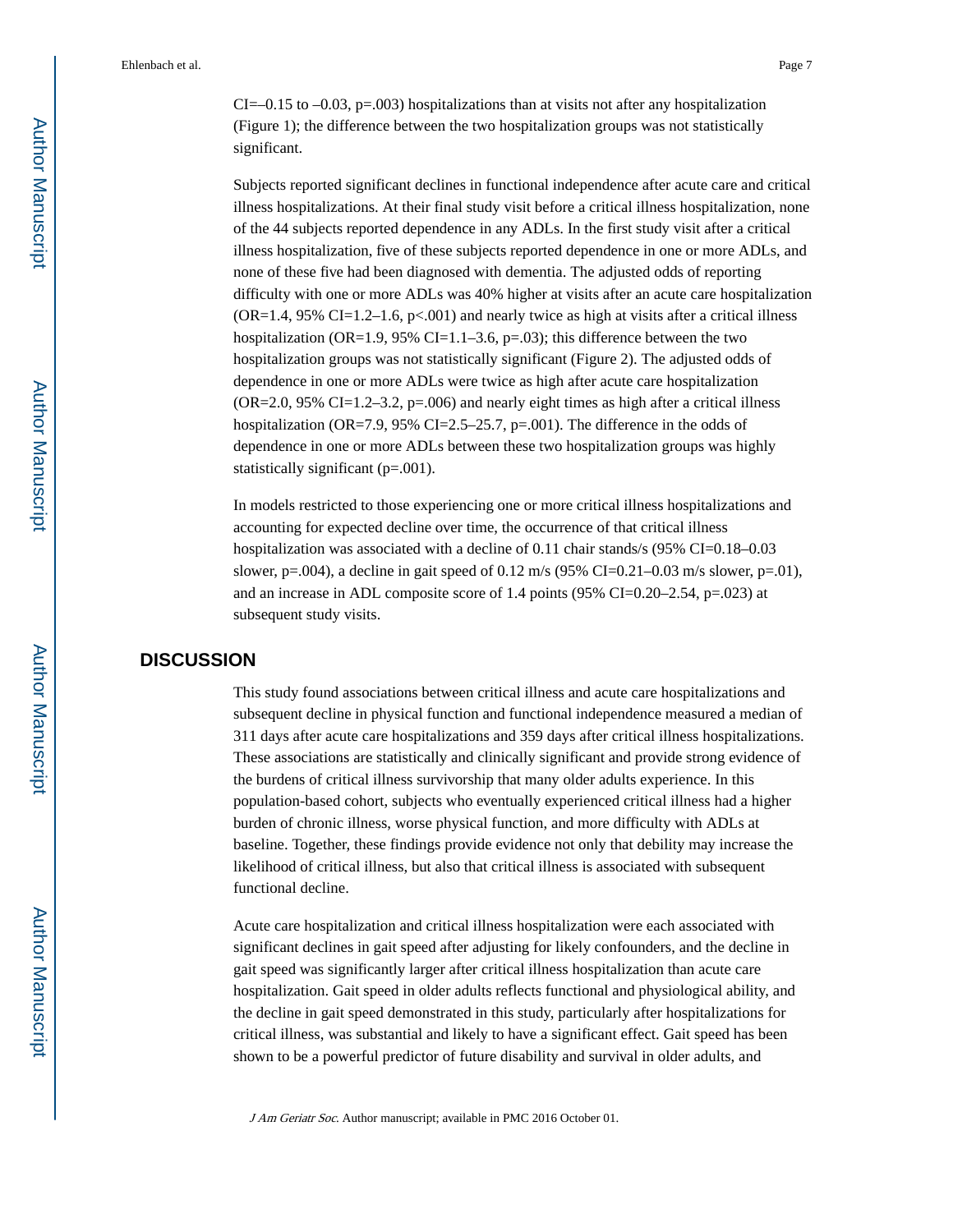changes in gait speed are associated with changes in quality of life.<sup>30–33</sup> This decline in gait speed after critical illness of 0.16 m/s represents a substantial and meaningful change in gait speed, because the minimum clinically important difference for this measure is  $0.1 \text{ m/s}$ .<sup>34–37</sup> Not only was gait slower after critical illness, but subjects were also much less likely to be able to perform the walk and timed chair-stand tests after hospitalization. This striking finding indirectly but powerfully demonstrates significant functional impairment.

Although grip strength declined significantly after acute care and critical illness hospitalizations, the small decline in grip strength observed in this study is well below the minimum clinically important difference and thus is unlikely to be clinically significant.<sup>38</sup> Although a number of studies have demonstrated that lower grip strength is associated with accelerated decline in ADL disability, the prior evidence on the utility of handgrip strength as a surrogate for global muscle strength has been mixed.<sup>39–42</sup> The contrast between the current findings for grip strength and those for gait speed and chair stand time after critical illness raises a question about whether critical illness affects proximal and distal muscle function differently, although given the small sample size, power limitation is an alternative explanation.<sup>43</sup>

There was a very strong association between acute care and critical illness hospitalizations and the development of difficulty with and dependence in ADL performance. Other studies have shown that ADL disability has been associated with postdischarge mortality, and all of the follow-up study visits occurred well beyond the 1-month window during which most postdischarge ADL recovery has been demonstrated to occur in older adults.44 Communitydwelling older survivors of critical illness are frequently discharged to skilled nursing and other care facilities, with them and their providers often planning for or assuming an eventual return to community living.<sup>45, 46</sup> Functional ability is the primary determinant of the need for long-term care, and the strong association between critical illness and the acquisition of new, persistent functional disabilities seen in this study raises the possibility that many survivors might permanently lose the ability to reside outside of a care facility after their intensive care unit stay.<sup>47</sup>

Critical illness hospitalization was associated with significant declines in physical functional measures and ADL independence in analyses restricted to the group experiencing a critical illness hospitalization, after adjusting for time. This further supports a true association between the episode of critical illness and substantial functional decline. Although the group that went on to experience critical illness had worse physical performance and more comorbid illness at baseline, these findings provide evidence that these baseline characteristics alone do not explain the association, because in these analyses individuals were, in effect, serving as their own controls.

There are several important limitations to this study. Although the associations were statistically significant after adjustment for potential confounders, the existence of important unmeasured confounders remains possible. Because the interval between study visits was 2 years or more, there was time for the development of functional impairment between prior study visit and hospitalization, and thus the arrow of causation might actually be reversed. That is, functional decline may be leading to hospitalizations, and it is possible that greater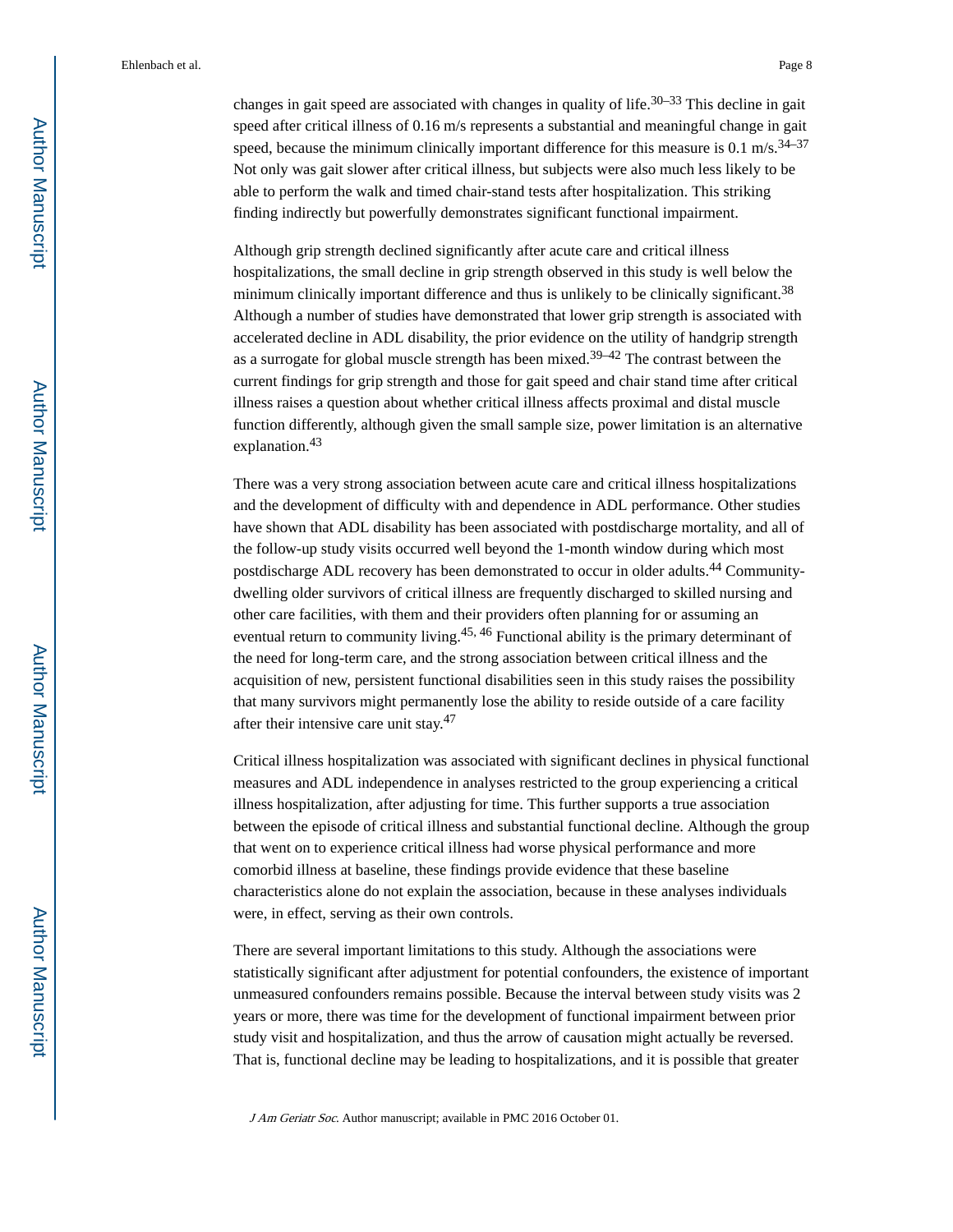functional decline might make critical illness more likely. A better understanding of the cause-and-effect relationship is important, particularly in trying to design interventions to improve these outcomes, although from another perspective, causation is less relevant because it remains true that older adults who are hospitalized, particularly those experiencing critical illness, are at significantly greater risk of functional impairment. The interval between hospitalization and follow-up visit means that initial postdischarge disability and recovery could not be fully evaluated, so subjects may have partially recovered from worse disability and performance between hospital discharge and study follow-up. Another limitation is that it was possible to evaluate functional outcomes only in survivors of hospitalization who remained in the study. It is possible that those with severe functional impairment might have been less likely to continue to participate in the study, leading to underestimation of the association between hospitalization and functional impairment. The fact that this prospective cohort study enrolled relatively healthy, community-dwelling older adults may also reduce the generalizability of these results to the general population. In particular, the HMO members who participate in this study are better educated and have higher socioeconomic status than the general population, and enrollment criteria resulted in a cohort with better baseline functional and cognitive status than the general population of older adults. These factors make it possible that the findings underestimate the functional impairment that survivors of acute care hospitalization or critical illness from the general population, who are more likely to have additional vulnerabilities such as poverty or disability before admission, experience. Finally, the definition of critical illness was intended to be specific rather than sensitive; it is likely that this definition misses many subjects whose hospitalization included time in an intensive care unit. If many critically ill individuals were misclassified into the acute care hospitalization group, it would likely introduce conservative bias and thus attenuate the observed differences between the two groups.

These findings identify hospitalization, and particularly critical illness hospitalization, as an important risk factor for clinically important, persistent functional impairment. This information underscores the importance of studying in-hospital interventions aimed at maintaining physical function, such as early mobility programs for critically ill individuals, as well as posthospitalization interventions, such as rehabilitation programs.48–50 It also alerts primary care physicians who care for individuals after hospitalization to pay particular attention to declines in physical function and development of new disability.

## **Supplementary Material**

Refer to Web version on PubMed Central for supplementary material.

# **ACKNOWLEDGMENTS**

Dr. Ehlenbach was supported by a Paul Beeson Career Development Award in Aging Research (K23AG038352) funded by the National Institute on Aging (NIA), the Atlantic Philanthropies, the John A. Hartford Foundation, the Starr Foundation and an anonymous donor. Dr. Larson and the ACT study are supported by the National Institutes of Health (NIH) (NIA U01AG006781–25). Dr. Curtis was supported by the National Heart, Lund, and Blood Institute (NHLBI) (K24HL068593–10) and National Center for Research Resources (R01NR005226–12). Dr. Hough was supported by the NHLBI (R01-HL096504) and the John A. Hartford Foundation.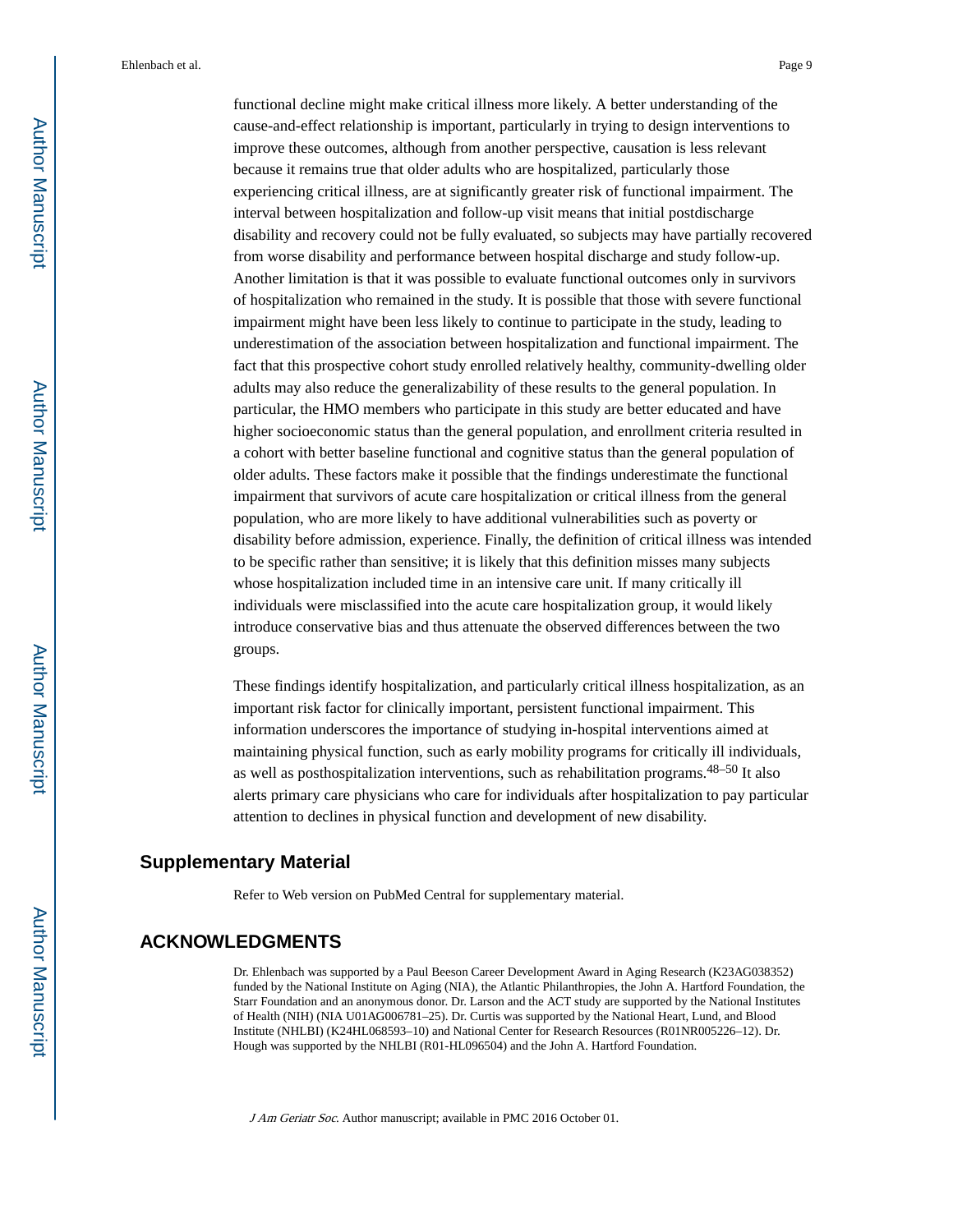**Sponsor's Role:** The funding agencies had no role in the design and conduct of the study; in the collection, analysis, and interpretation of the data; or in the preparation, review, or approval of the manuscript.

# **REFERENCES**

- 1. Gillick MR, Serrell NA, Gillick LS. Adverse consequences of hospitalization in the elderly. Soc Sci Med. 1982; 16:1033–1038. [PubMed: 6955965]
- 2. Landefeld CS, Palmer RM, Kresevic DM, et al. A randomized trial of care in a hospital medical unit especially designed to improve the functional outcomes of acutely ill older patients. N Engl J Med. 1995; 332:1338–1344. [PubMed: 7715644]
- 3. Sager MA, Rudberg MA, Jalaluddin M, et al. Hospital admission risk profile (HARP): Identifying older patients at risk for functional decline following acute medical illness and hospitalization. J Am Geriatr Soc. 1996; 44:251–257. [PubMed: 8600192]
- 4. Sager MA, Franke T, Inouye SK, et al. Functional outcomes of acute medical illness and hospitalization in older persons. Arch Intern Med. 1996; 156:645–652. [PubMed: 8629876]
- 5. Wu AW, Yasui Y, Alzola C, et al. Predicting functional status outcomes in hospitalized patients aged 80 years and older. J Am Geriatr Soc. 2000; 48:S6–S15. [PubMed: 10809451]
- 6. Inouye SK, Wagner DR, Acampora D, et al. A predictive index for functional decline in hospitalized elderly medical patients. J Gen Intern Med. 1993; 8:645–652. [PubMed: 8120679]
- 7. Hirsch CH, Sommers L, Olsen A, et al. The natural history of functional morbidity in hospitalized older patients. J Am Geriatr Soc. 1990; 38:1296–1303. [PubMed: 2123911]
- 8. Gill TM, Allore HG, Holford TR, et al. Hospitalization, restricted activity, and the development of disability among older persons. JAMA. 2004; 292:2115–2124. [PubMed: 15523072]
- 9. Gill TM, Allore HG, Gahbauer EA, et al. Change in disability after hospitalization or restricted activity in older persons. JAMA. 2010; 304:1919–1928. [PubMed: 21045098]
- 10. Herridge MS, Cheung AM, Tansey CM, et al. One-year outcomes in survivors of the acute respiratory distress syndrome. N Engl J Med. 2003; 348:683–693. [PubMed: 12594312]
- 11. Hopkins RO, Weaver LK, Collingridge D, et al. Two-year cognitive, emotional, and quality-of-life outcomes in acute respiratory distress syndrome. Am J Respir Crit Care Med. 2005; 171:340–347. [PubMed: 15542793]
- 12. Desai SV, Law TJ, Needham DM. Long-term complications of critical care. Crit Care Med. 2011; 39:371–379. [PubMed: 20959786]
- 13. Iwashyna TJ, Ely EW, Smith DM, et al. Long-term cognitive impairment and functional disability among survivors of severe sepsis. JAMA. 2010; 304:1787–1794. [PubMed: 20978258]
- 14. Ehlenbach WJ, Hough CL, Crane PK, et al. Association between acute care and critical illness hospitalization and cognitive function in older adults. JAMA. 2010; 303:763–770. [PubMed: 20179286]
- 15. Iwashyna TJ, Netzer G, Langa KM, et al. Spurious inferences about long-term outcomes: The case of severe sepsis and geriatric conditions. Am J Respir Crit Care Med. 2012; 185:835–841. [PubMed: 22323301]
- 16. Cuthbertson BH, Rattray J, Campbell MK, et al. The PRaCTICaL study of nurse led, intensive care follow-up programmes for improving long term outcomes from critical illness: A pragmatic randomised controlled trial. BMJ. 2009; 339:b3723. [PubMed: 19837741]
- 17. Elliott D, McKinley S, Alison J, et al. Health-related quality of life and physical recovery after a critical illness: A multi-centre randomised controlled trial of a home-based physical rehabilitation program. Crit Care. 2011; 15:R142. [PubMed: 21658221]
- 18. Denehy L, Skinner EH, Edbrooke L, et al. Exercise rehabilitation for patients with critical illness: A randomized controlled trial with 12 months of follow-up. Crit Care. 2013; 17:R156. [PubMed: 23883525]
- 19. Kukull WA, Higdon R, Bowen JD, et al. Dementia and Alzheimer disease incidence: A prospective cohort study. Arch Neurol. 2002; 59:1737–1746. [PubMed: 12433261]
- 20. Wang L, van Belle G, Kukull WB, et al. Predictors of functional change: A longitudinal study of nondemented people aged 65 and older. J Am Geriatr Soc. 2002; 50:1525–1534. [PubMed: 12383150]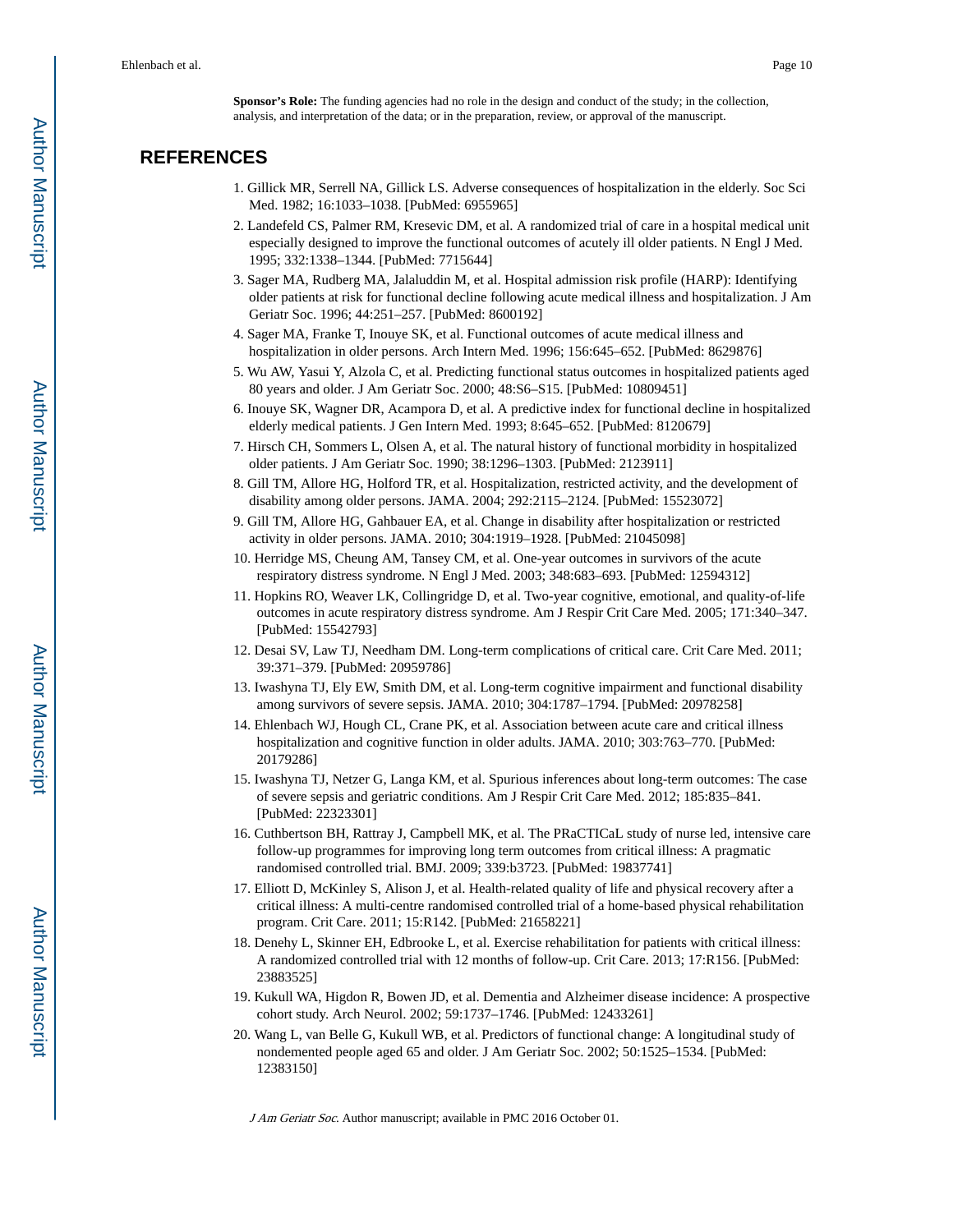- 21. Teng EL, Hasegawa K, Homma A, et al. The Cognitive Abilities Screening Instrument (CASI): A practical test for cross-cultural epidemiological studies of dementia. Int Psychogeriatr. 1994; 6:45– 58. discussion 62. [PubMed: 8054493]
- 22. Clark TG, Altman DG, De Stavola BL. Quantification of the completeness of follow-up. Lancet. 2002; 359:1309–1310. [PubMed: 11965278]
- 23. Katz S, Downs TD, Cash HR, et al. Progress in development of the index of ADL. Gerontologist. 1970; 10:20–30. [PubMed: 5420677]
- 24. Zeger SL, Liang KY. Longitudinal data analysis for discrete and continuous outcomes. Biometrics. 1986; 42:121–130. [PubMed: 3719049]
- 25. Diggle, PJ.; Heagerty, P.; Liang, K., et al. Analysis of Longitudinal Data. Oxford University Press; New York: 2002.
- 26. Andresen EM, Malmgren JA, Carter WB, et al. Screening for depression in well older adults: Evaluation of a short form of the CES-D (Center for Epidemiologic Studies Depression Scale). Am J Prev Med. 1994; 10:77–84. [PubMed: 8037935]
- 27. Fishman PA, Goodman MJ, Hornbrook MC, et al. Risk adjustment using automated ambulatory pharmacy data: The RxRisk model. Med Care. 2003; 41:84–99. [PubMed: 12544546]
- 28. Mathiowetz V, Kashman N, Volland G, et al. Grip and pinch strength: Normative data for adults. Arch Phys Med Rehabil. 1985; 66:69–74. [PubMed: 3970660]
- 29. Massy-Westropp NM, Gill TK, Taylor AW, et al. Hand grip strength: Age and gender stratified normative data in a population-based study. BMC Res Notes. 2011; 4:127. [PubMed: 21492469]
- 30. Studenski S, Perera S, Patel K, et al. Gait speed and survival in older adults. JAMA. 2011; 305:50– 58. [PubMed: 21205966]
- 31. Fritz S, Lusardi M. White paper: "Walking speed: The sixth vital sign.". J Geriatr Phys Ther. 2009; 32:46–49. [PubMed: 20039582]
- 32. Schmid A, Duncan PW, Studenski S, et al. Improvements in speed-based gait classifications are meaningful. Stroke. 2007; 38:2096–2100. [PubMed: 17510461]
- 33. Abellan van Kan G, Rolland Y, Andrieu S, et al. Gait speed at usual pace as a predictor of adverse outcomes in community-dwelling older people an International Academy on Nutrition and Aging (IANA) Task Force. J Nutr Health Aging. 2009; 13:881–889. [PubMed: 19924348]
- 34. Tilson JK, Sullivan KJ, Cen SY, et al. Meaningful gait speed improvement during the first 60 days poststroke: Minimal clinically important difference. Phys Ther. 2010; 90:196–208. [PubMed: 20022995]
- 35. Barthuly AM, Bohannon RW, Gorack W. Gait speed is a responsive measure of physical performance for patients undergoing short-term rehabilitation. Gait Posture. 2012; 36:61–64. [PubMed: 22406292]
- 36. Palombaro KM, Craik RL, Mangione KK, et al. Determining meaningful changes in gait speed after hip fracture. Phys Ther. 2006; 86:809–816. [PubMed: 16737406]
- 37. Perera S, Mody SH, Woodman RC, et al. Meaningful change and responsiveness in common physical performance measures in older adults. J Am Geriatr Soc. 2006; 54:743–749. [PubMed: 16696738]
- 38. Lang CE, Edwards DF, Birkenmeier RL, et al. Estimating minimal clinically important differences of upper-extremity measures early after stroke. Arch Phys Med Rehabil. 2008; 89:1693–1700. [PubMed: 18760153]
- 39. Taekema DG, Gussekloo J, Maier AB, et al. Handgrip strength as a predictor of functional, psychological and social health. A prospective population-based study among the oldest old. Age Ageing. 2010; 39:331–337. [PubMed: 20219767]
- 40. Giampaoli S, Ferrucci L, Cecchi F, et al. Hand-grip strength predicts incident disability in nondisabled older men. Age Ageing. 1999; 28:283–288. [PubMed: 10475865]
- 41. Ali NA, O'Brien JM Jr. Hoffmann SP, et al. Acquired weakness, handgrip strength, and mortality in critically ill patients. Am J Respir Crit Care Med. 2008; 178:261–268. [PubMed: 18511703]
- 42. Lee JJ, Waak K, Grosse-Sundrup M, et al. Global muscle strength but not grip strength predicts mortality and length of stay in a general population in a surgical intensive care unit. Phys Ther. 2012; 92:1546–1555. [PubMed: 22976446]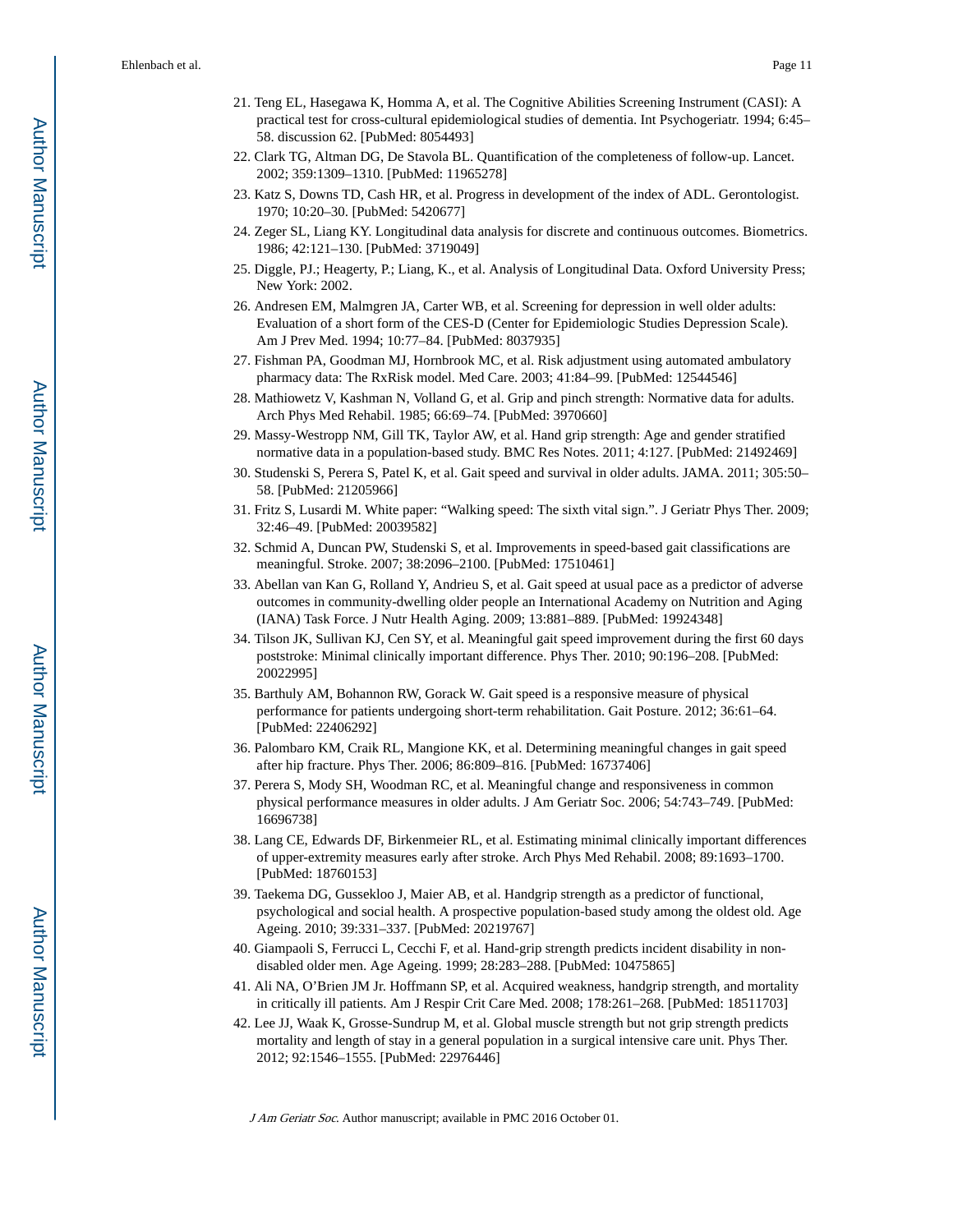- 43. De Jonghe B, Sharshar T, Lefaucheur JP, et al. Paresis acquired in the intensive care unit: A prospective multicenter study. JAMA. 2002; 288:2859–2867. [PubMed: 12472328]
- 44. Boyd CM, Landefeld CS, Counsell SR, et al. Recovery of activities of daily living in older adults after hospitalization for acute medical illness. J Am Geriatr Soc. 2008; 56:2171–2179. [PubMed: 19093915]
- 45. Gehlbach BK, Salamanca VR, Levitt JE, et al. Patient-related factors associated with hospital discharge to a care facility after critical illness. Am J Crit Care. 2011; 20:378–386. [PubMed: 21885459]
- 46. Kane, RA.; Kane, R. Long-Term Care Principles, Programs and Policies. Springer Publishing; New York: 1987.
- 47. Unroe M, Kahn JM, Carson SS, et al. One-year trajectories of care and resource utilization for recipients of prolonged mechanical ventilation: A cohort study. Ann Intern Med. 2010; 153:167– 175. [PubMed: 20679561]
- 48. Adler J, Malone D. Early mobilization in the intensive care unit: A systematic review. Cardiopulm Phys Ther J. 2012; 23:5–13. [PubMed: 22807649]
- 49. Kayambu G, Boots R, Paratz J. Physical therapy for the critically ill in the ICU: A systematic review and meta-analysis. Crit Care Med. 2013; 41:1543–1554. [PubMed: 23528802]
- 50. Brummel NE, Jackson JC, Girard TD, et al. A combined early cognitive and physical rehabilitation program for people who are critically Ill: The Activity and Cognitive Therapy in the Intensive Care Unit (ACT-ICU) Trial. Phys Ther. 2012; 92:1580–1592. [PubMed: 22577067]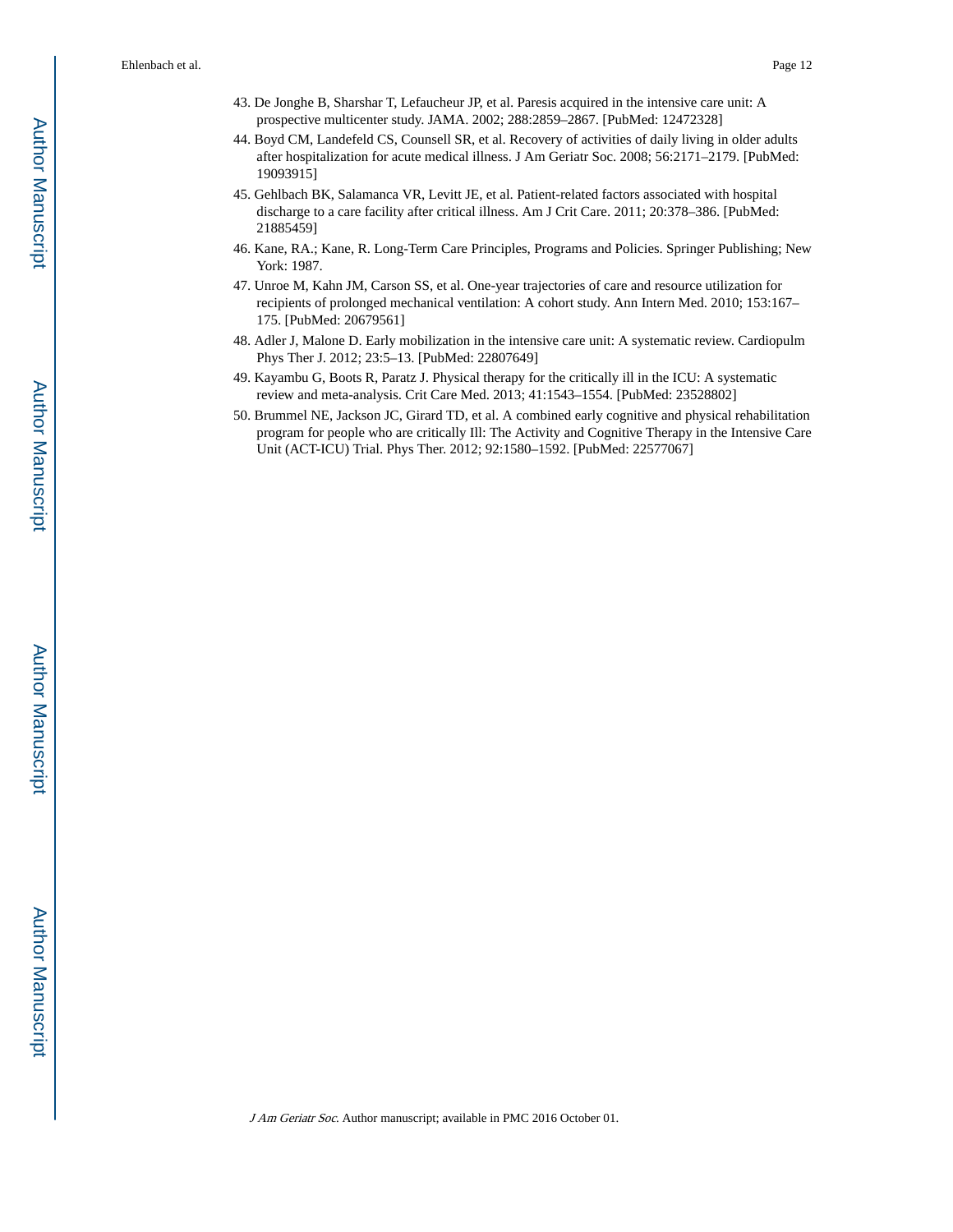

#### **Figure 1.**

Change in gait speed and chair-stand speed after hospitalization in (A) unadjusted and (B) adjusted analyses; error bars represent 95% confidence intervals. Adjusted for age at study visit, sex, Cognitive Abilities Screening Instrument score < 90, the relevant baseline physical performance measurement value, time since baseline visit, the RxRisk adjustment score at baseline, and depression. Baseline gait speed was 0.92 m/s in those never hospitalized  $(n=1,523)$ , 0.87 m/s in those with one or more acute care hospitalizations  $(n=1,426)$ , and 0.80 m/s in those with one or more critical illness hospitalizations (n=43). Baseline chair speed was 0.37 stands/s in those never hospitalized (n=1,426), 0.37 stands/s in those with one or more acute care hospitalizations (n=1,188), and 0.38 stands/s in those with one or more critical illness hospitalizations (n=35).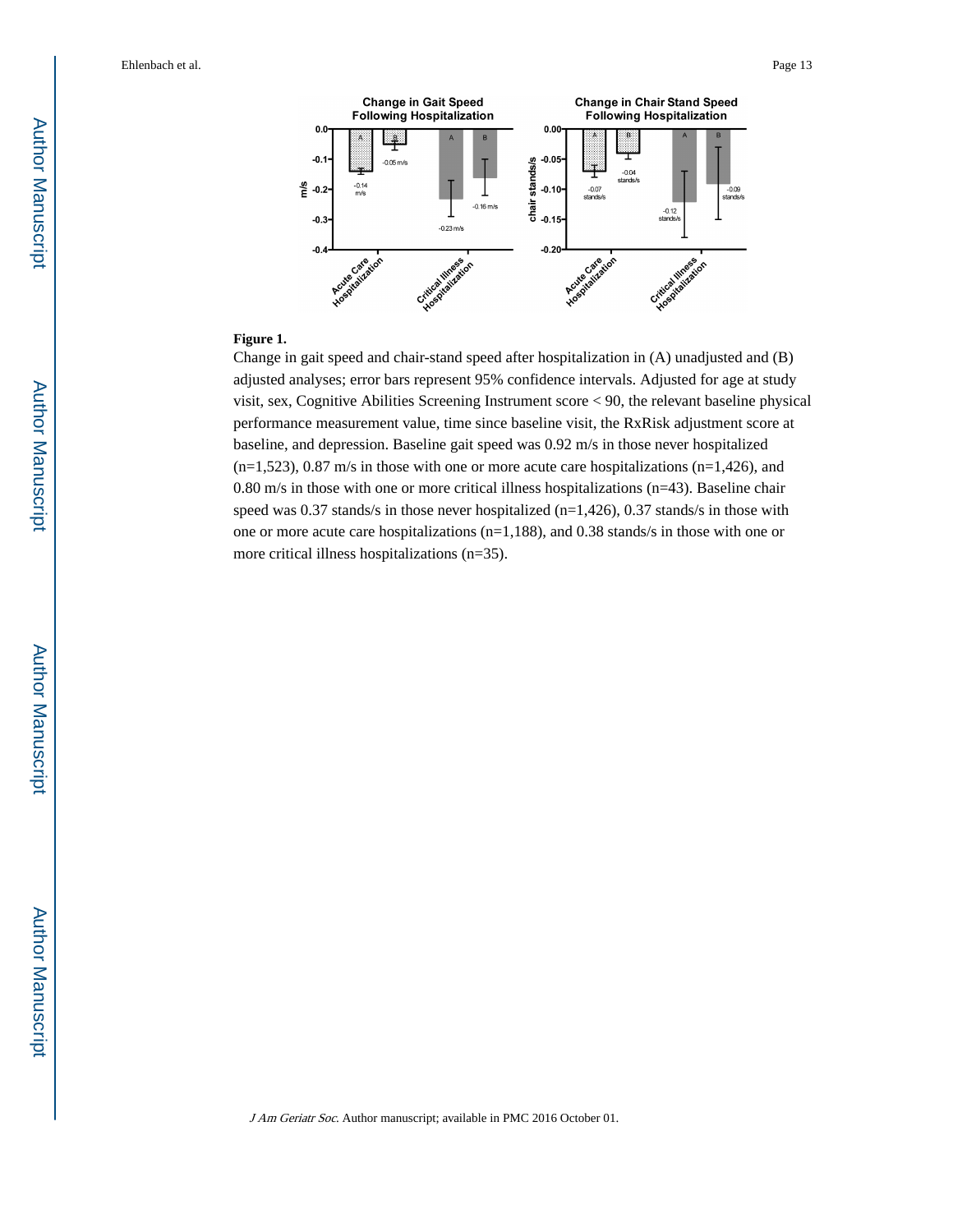

# **Figure 2.**

Odds of activity of daily living (ADL) difficulty and dependence at follow-up visits according to hospitalization status. Error bars represent 95% confidence intervals. Models included age at study visit, sex, Cognitive Abilities Screening Instrument score < 90, baseline ADL composite score, time since baseline visit, and the RxRisk adjustment score at baseline.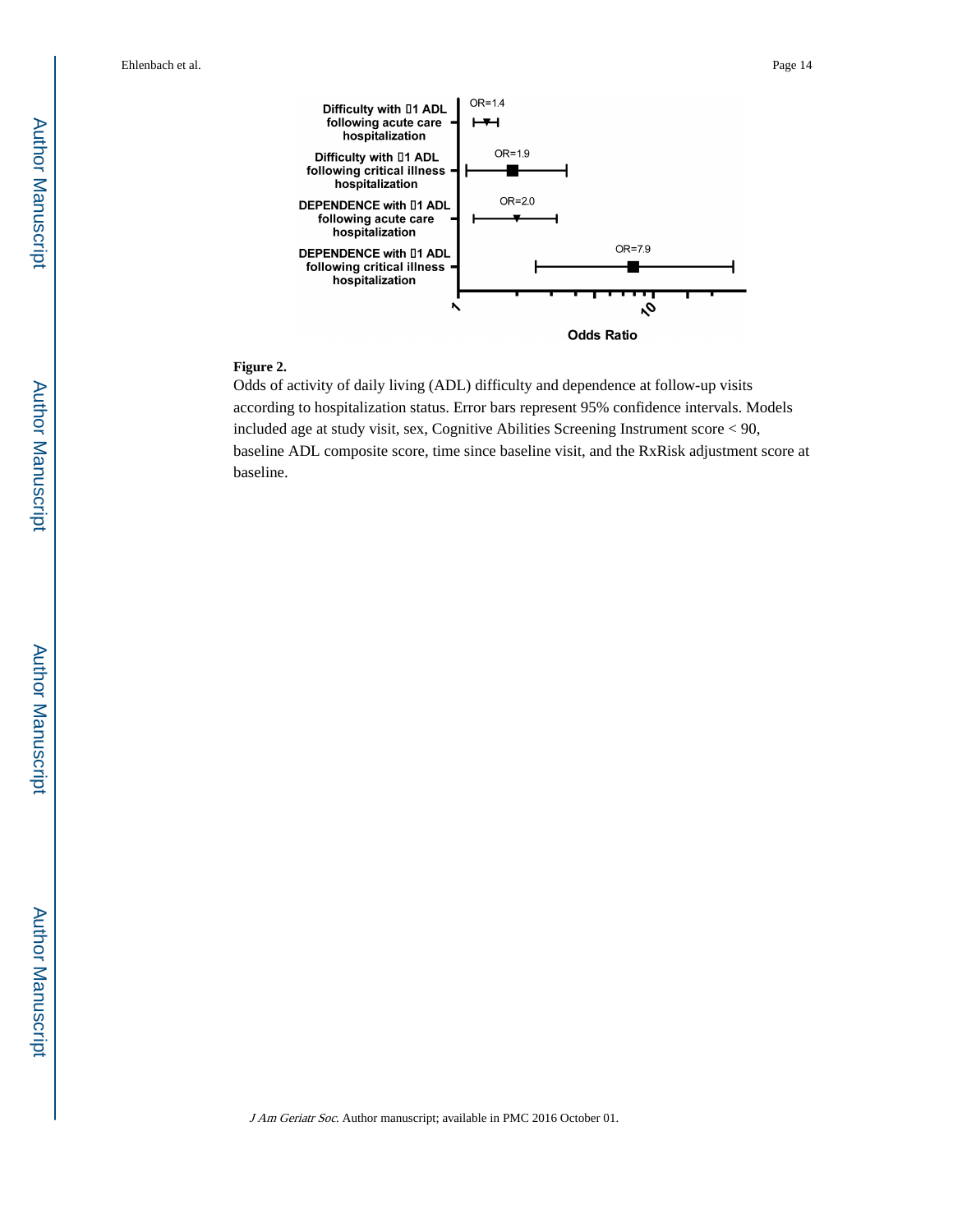# **Table 1**

Baseline Characteristics of Study Participants at Baseline Categorized According to Subsequent Hospitalization

| <b>Characteristic</b>                                                      | No<br><b>Hospitalizations</b><br>During Study,<br>$n=1,542$ | 1 Acute Care<br>Hospitalizations,<br>$n=1,340$ | 1 Critical<br><b>Illness</b><br>Hospitalizations,<br>$n=44$ | <b>P-</b><br>$\ensuremath{\text{Value}}^a$ |
|----------------------------------------------------------------------------|-------------------------------------------------------------|------------------------------------------------|-------------------------------------------------------------|--------------------------------------------|
| Age, $mean \pm SD$                                                         | $74.6 \pm 6.0$                                              | $75.2 \pm 6.1$                                 | $76.0{\pm}6.8$                                              | .01                                        |
| Female, n (%)                                                              | 932 (60.4)                                                  | 775 (57.8)                                     | 20(45.5)                                                    | .07                                        |
| Nonwhite, n (%)                                                            | 178(11.5)                                                   | 102(7.6)                                       | 2(4.6)                                                      | .001                                       |
| High school graduate, n (%)                                                | 1376 (89.2)                                                 | 1174 (87.6)                                    | 32 (72.7)                                                   | .002                                       |
| Difficulty with activities of<br>daily living, n (%)                       |                                                             |                                                |                                                             |                                            |
| Bathing                                                                    | 44 (2.9)                                                    | 68 (5.1)                                       | 5(11.4)                                                     | < 0.001                                    |
| Ambulating                                                                 | 66 (4.3)                                                    | 90(6.7)                                        | 6(13.6)                                                     | < 0.001                                    |
| Transferring                                                               | 202(13.1)                                                   | 275(20.5)                                      | 10(22.7)                                                    | < 0.001                                    |
| Dressing                                                                   | 51(3.3)                                                     | 71(5.3)                                        | 5(11.4)                                                     | .002                                       |
| Feeding                                                                    | 10(0.6)                                                     | 10(0.7)                                        | 0(0)                                                        | .75                                        |
| Toileting                                                                  | 22(1.4)                                                     | 20(1.5)                                        | 2(4.5)                                                      | .22                                        |
| Time to walk 10 feet,<br>seconds, mean $\pm SD^b$                          | $3.7 \pm 2.1$                                               | $3.8 \pm 1.4$                                  | $4.2 \pm 1.3$                                               | .01                                        |
| Dominant hand grip strength,<br>kg, mean $\pm$ SD <sup>c</sup>             |                                                             |                                                |                                                             |                                            |
| Women                                                                      | $21.6 \pm 5.5$                                              | $20.9 \pm 5.6$                                 | $21.2 \pm 5.1$                                              | .51                                        |
| Men                                                                        | $36.1 \pm 7.8$                                              | $35.5 \pm 8.1$                                 | $34.2 \pm 8.1$                                              | < 0.001                                    |
| Time to stand from seated<br>position 5 times, seconds,<br>$mean \pm SD^d$ | $14.7 + 4.7$                                                | $15.0 \pm 5.0$                                 | $14.3 \pm 4.3$                                              | .25                                        |
| Exercise<br>$3 \times$ times/wk, n $(\%)$                                  | 1,114 (72.2)                                                | 958 (71.5)                                     | 24 (54.6)                                                   | .04                                        |
| Recently spent time in a<br>nursing home, n (%)                            | 10(0.7)                                                     | 13(1.0)                                        | 1(2.3)                                                      | .20                                        |
| Depressed, n $(\%)^e$                                                      | 143 (9.3)                                                   | 158 (11.8)                                     | 5(11.6)                                                     | .08                                        |
| Chronic conditions, n (%)                                                  |                                                             |                                                |                                                             |                                            |
| Nonskin cancer                                                             | 255(16.5)                                                   | 253 (18.9)                                     | 6(13.6)                                                     | .22                                        |
| Heart disease                                                              | 242 (15.7)                                                  | 302(22.5)                                      | 15(34.1)                                                    | < 0.001                                    |
| Hypertension                                                               | 553 (35.9)                                                  | 545 (40.7)                                     | 24(54.6)                                                    | .003                                       |
| Congestive heart failure                                                   | 42 (2.7)                                                    | 64 (4.8)                                       | 6(13.6)                                                     | < 0.001                                    |
| Diabetes mellitus                                                          | 118 (7.7)                                                   | 152(11.3)                                      | 6(13.6)                                                     | .002                                       |
| Stroke                                                                     | 41 (2.7)                                                    | 44 (3.3)                                       | 1(2.3)                                                      | .59                                        |
| Parkinson's disease                                                        | 7(0.5)                                                      | 9(0.5)                                         | 0(0)                                                        | .83                                        |
| RxRisk score, \$, mean $\pm$ SD <sup><math>f</math></sup>                  | $3,969.1 \pm 2,498.2$                                       | $4,770.4 \pm 3,071.9$                          | $5,678.1 \pm 2,379.7$                                       | < 0.001                                    |
| <b>Cognitive Abilities Screening</b><br>Instrument raw score,              | $93.3 \pm 4.7$                                              | $92.98 \pm 4.7$                                | $93.5 \pm 4.5$                                              | .24                                        |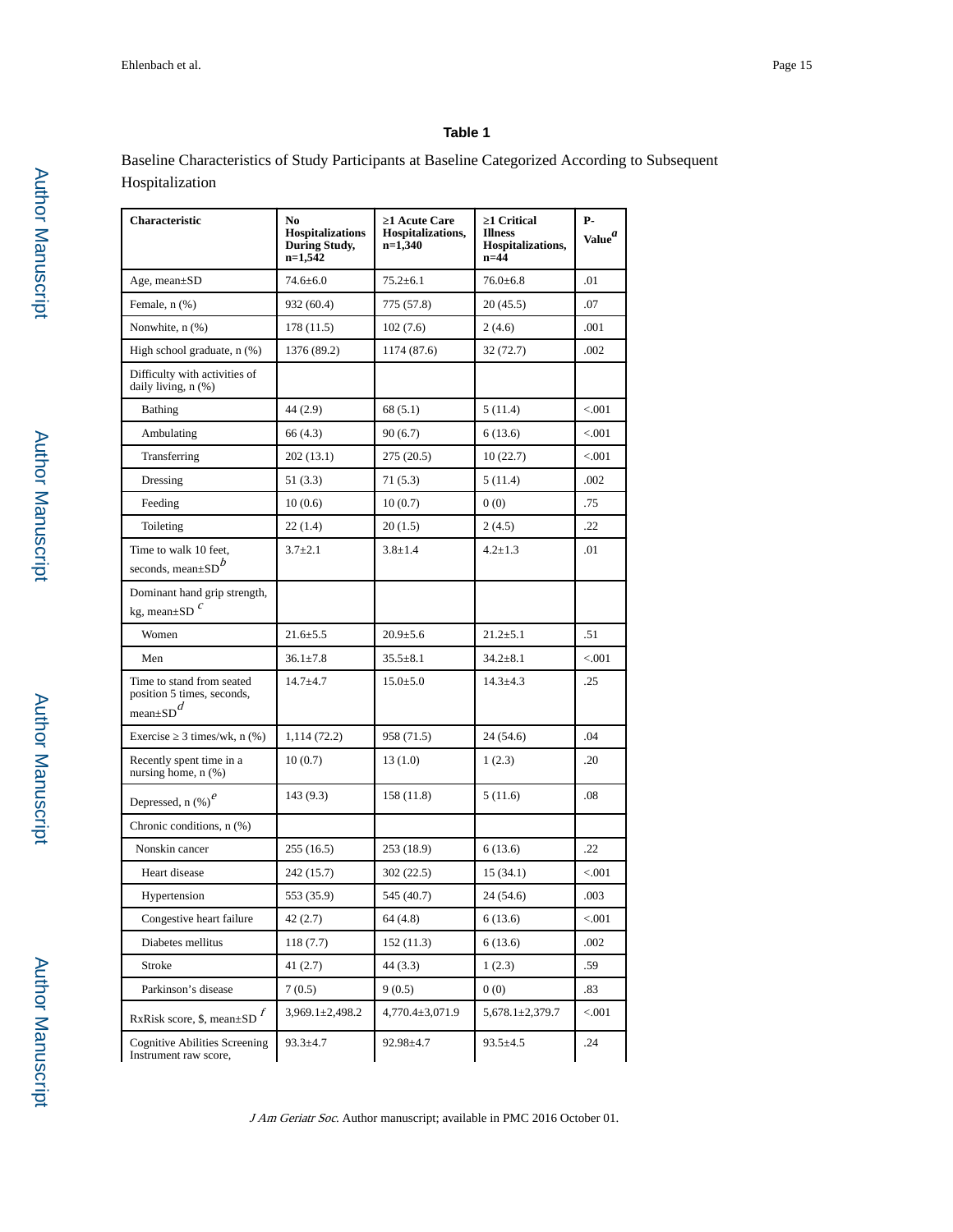| <b>Characteristic</b>       | No<br><b>Hospitalizations</b><br>During Study,<br>$n=1.542$ | 1 Acute Care<br>Hospitalizations.<br>$n=1.340$ | 1 Critical<br><b>Illness</b><br>Hospitalizations,<br>$n=44$ | Р.<br>Value $^a$ |
|-----------------------------|-------------------------------------------------------------|------------------------------------------------|-------------------------------------------------------------|------------------|
| mean $\pm$ SD (range 0–100) |                                                             |                                                |                                                             |                  |

SD=standard deviation.

 $a_{\text{Test}}$  of difference in mean using Pearson chi-square for binary variables, Fisher exact test for binary variables with any cell size  $\,$  10, and analysis of variance for continuous variables

 $<sup>b</sup>$  Average of two timed walks; missing for 19 subjects in the group with no hospitalizations, 21 in the acute care hospitalization group, and 2 in the</sup> critical illness group

 $c^2$  Average of up to three attempts; missing for 17 subjects in the group with no hospitalizations, 17 in the acute care hospitalization group, and 2 in the critical illness group

 $d$ Missing for 116 subjects in the group with no hospitalizations, 152 in the acute care hospitalization group, and 9 in the critical illness group

 $e^c$ Missing for 3 subjects in the group with no hospitalizations, 4 in the acute care hospitalization group, and 1 in the critical illness group

 $f$ Calculation of RxRisk scores used estimated healthcare costs based on prescription drug fills for the 12-month period before a subject's enrollment in ACT.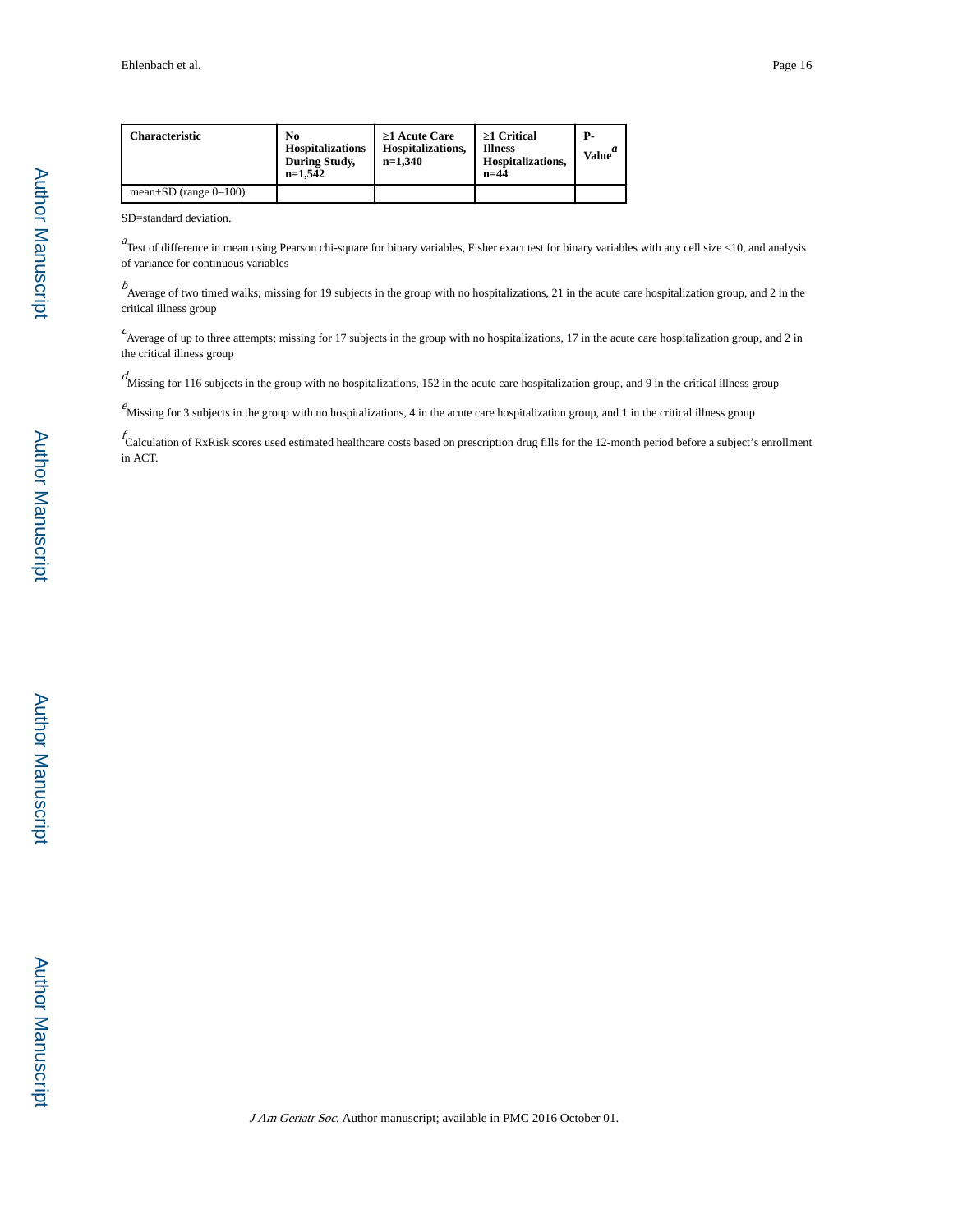#### **Table 2**

Difference in Follow-Up Physical Performance Measures According to Hospitalization Status

| <b>Physical Performance Measure</b>                        | <b>After Acute Care</b><br>Hospitalization                             | <b>After Critical Illness</b><br>Hospitalization |
|------------------------------------------------------------|------------------------------------------------------------------------|--------------------------------------------------|
|                                                            | Difference in Measurement (95% Confidence<br><b>Interval</b> ) P-Value |                                                  |
| Time to walk 10 feet, seconds                              | $0.8(0.6-0.9) < 0.01$                                                  | $1.6(1.0-2.2) < 0.01$                            |
| Adjusted difference                                        | $0.4(0.2-0.5) < 0.01$                                                  | $1.1(0.5-1.7)<.001$                              |
| Dominant hand grip strength, kg                            | $-2.9$ ( $-3.2$ to $-2.6$ ) < 001                                      | $-3.3$ ( $-4.6$ to $-1.9$ ) < 001                |
| Adjusted difference                                        | $-0.8$ ( $-1.0$ to $-0.5$ ) < 0.01                                     | $-1.3$ ( $-2.5$ to $-0.02$ ) .047                |
| Time to stand from seated position five.<br>times, seconds | $0.9(0.6-1.2) < 0.01$                                                  | $0.3(-1.6-2.3)$ .69                              |
| Adjusted difference                                        | $0.7(0.4-0.9) < 0.01$                                                  | $0.13(-1.9-2.1)$ .90                             |

Linear regression with generalized estimating equations was used to account for repeated observations, specifying an exchangeable correlation matrix and robust variance estimates. The referent group was visits not occurring after any hospitalization.

Adjusted models included age at study visit, sex, an interaction term for age and sex, Cognitive Abilities Screening Instrument score <90, the relevant baseline physical performance measurement value, time since baseline visit, and the RxRisk adjustment score at baseline.

Adjusted gait time was significantly longer after critical illness than acute care (p=.01) hospitalization. There was no significant difference in adjusted grip strength or chair stand time between the critical illness and acute care groups at follow-up.